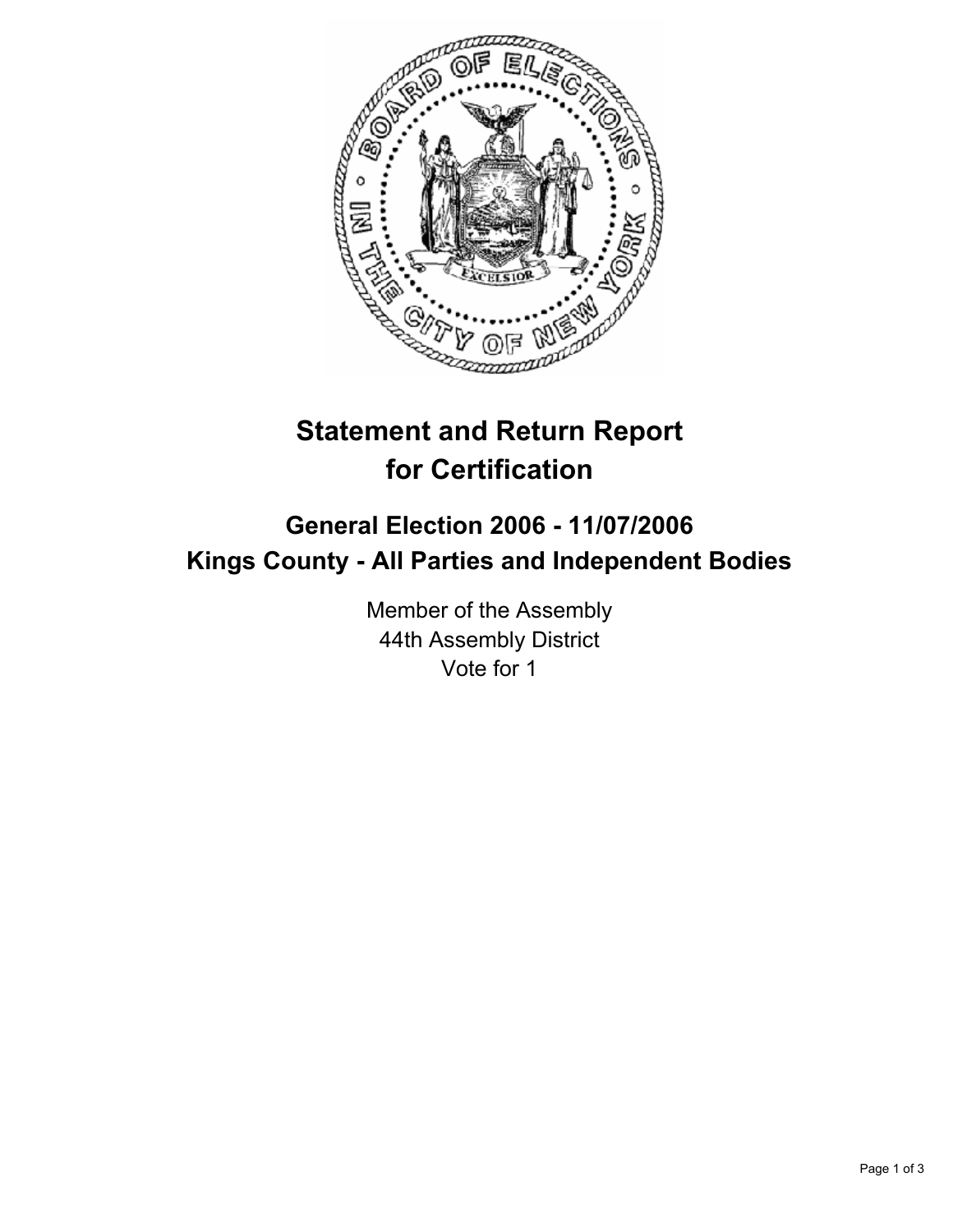

## **Assembly District 44**

| PUBLIC COUNTER                          | 21,218 |
|-----------------------------------------|--------|
| <b>EMERGENCY</b>                        | 101    |
| ABSENTEE/MILITARY                       | 451    |
| AFFIDAVIT                               | 517    |
| <b>Total Ballots</b>                    | 22,430 |
| YVETTE VELAZQUEZ BENNETT (REPUBLICAN)   | 2,228  |
| JAMES F BRENNAN (DEMOCRATIC)            | 12,560 |
| YVETTE VELAZQUEZ BENNETT (CONSERVATIVE) | 407    |
| JAMES F BRENNAN (WORKING FAMILIES)      | 3,609  |
| <b>Total Votes</b>                      | 18,804 |
| Unrecorded                              | 3.626  |
|                                         |        |